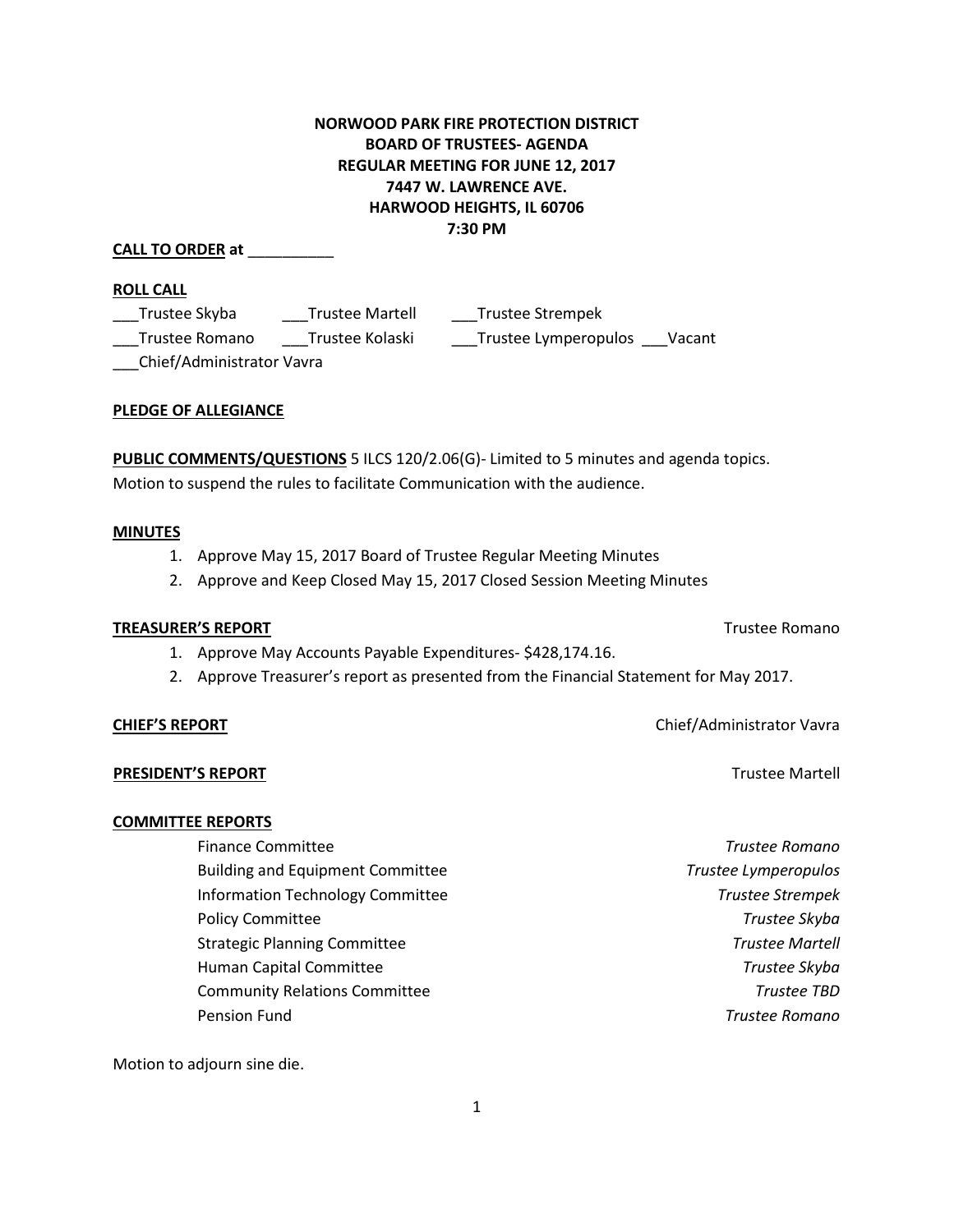*Swearing in of Frank Avino and Andrew Skyba.*

# *Recognition of Douglass Strempek and Wayne Jarosz*

Recess at\_\_\_\_\_\_ Return from Recess at \_\_\_\_\_\_

New Board Roll Call:

\_\_\_Trustee Skyba \_\_\_Trustee Martell \_\_\_Trustee Romano \_\_\_Trustee Kolaski \_\_\_Trustee Lymperopulos \_\_\_Trustee Avino \_\_\_Vacant \_\_\_Chief/Administrator Vavra

### **OLD BUSINESS**

*Review, discuss, and/or take action on matters relative to the following:*

# **NEW BUSINESS**

*Review, discuss, and/or take action on matters relative on the following: Election of Officers:*

Nominations for Secretary of the Board of Trustees:

1. Motion to elect \_\_\_\_\_\_\_\_\_\_\_\_\_\_\_\_\_\_\_ as Secretary of the Norwood Park Fire Protection District Board of Trustees for a two year term.

Nominations for President of the Board of Trustees:

2. Motion to elect **Later Later Later State and Target** as President of the Norwood Park Fire Protection District Board of Trustees for a two year term.

Nominations for Treasurer of the Board of Trustees:

- 3. Motion to elect \_\_\_\_\_\_\_\_\_\_\_\_\_\_\_\_\_\_\_ as Treasurer of the Norwood Park Fire Protection District Board of Trustees for a two year term.
- 4. Motion to adopt and approve Resolution #17-3, a Resolution confirming and declaring the election of District President\_\_\_\_\_\_\_\_\_\_\_\_\_\_, Secretary\_\_\_\_\_\_\_\_\_\_\_\_\_\_\_ and Treasurer\_\_\_\_\_\_\_\_\_\_\_\_\_\_\_ for the two year term, commencing June 12<sup>th</sup>, 2017.

### *Opening of the Public Safety Emergency Dispatch Services*

- 5. Motion to table action on the bids for a determination by staff and/or consultant as to the compliance with specifications.
- 6. Adopt and Approve Ordinance #17-2, the Norwood Park Fire Protection District Tentative Budget and Appropriation for fiscal year 2017-2018
- 7. Approve Resolution #17-4, A Resolution for payments of Prevailing wages for the Norwood Park Fire Protection District, Cook County, Illinois.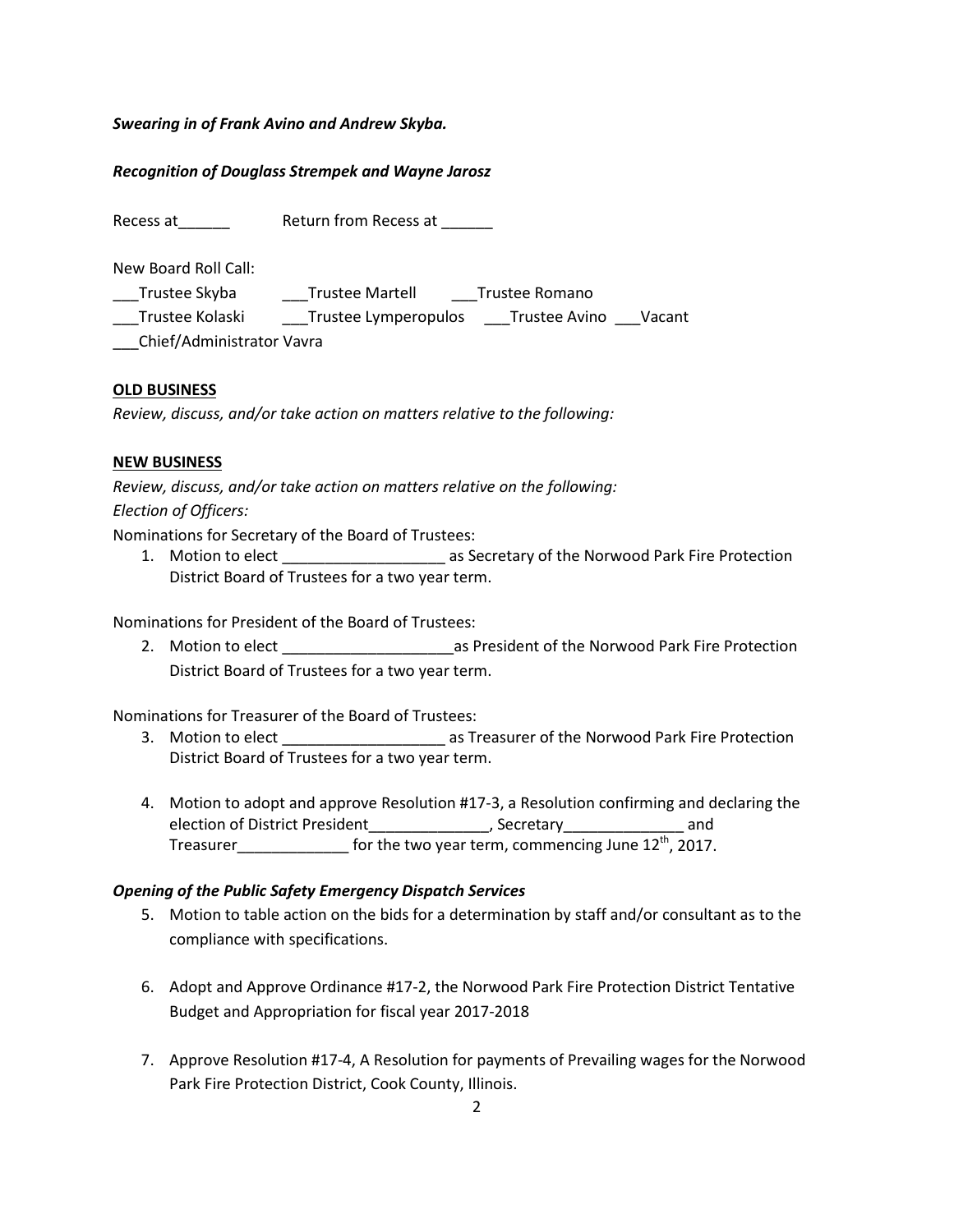- 8. Approve the Request for Proposal for the Remount of Ambulance 106's Box.
- 9. Approve the purchase of a Switch and Firewall for a cost of \$5,846 from Sentinel Technologies.
- 10. Approve the transfer of the following:

Transfer \$3,000 from Corporate Sick Buyback to Corporate Association Dues & Subscriptions Transfer \$2,000 from Ambulance Sick Buyback to Ambulance Association Dues and Subscriptions Transfer \$5,000 from Corporate Building Additions & Improvements to Corporate Training and Meeting Expense Transfer \$7,000 from Corporate Fire Truck Operating Expense to Corporate Training and Meeting Expense

Transfer \$4,000 from Ambulance Sick Buyback to Ambulance Training and Meeting Transfer \$4,000 from Corporate Sick Buyback to Corporate Grant Writer Transfer \$4,000 from Ambulance Fire Truck Operating Expense to Ambulance Grant Writer Transfer \$400 from Corporate Board of Fire Commissioner to Corporate Foreign Fire Insurance

11. **CLOSED SESSION**- if necessary. Pursuant to Section (2)(c)(1) of the Open Meetings Act (to discuss the appointment, employment, compensation, discipline, performance or dismissal of specific employees of the public body); and/or section  $(2)(c)(11)$  of the Act (pending, probable or imminent litigation) and 5 ILCS 120/2(c)(3) Selection of a person to fill a public office.

TIME IN\_\_\_\_\_\_\_ TIME RETURN\_\_\_\_\_\_\_

# **ROLL CALL**

- \_\_\_Trustee Skyba \_\_\_Trustee Martell \_\_\_Trustee Romano \_\_\_Trustee Kolaski \_\_\_\_\_\_Trustee Lymperopulos \_\_\_\_Trustee Avino \_\_\_\_Vacant
- \_\_\_Chief/Administrator Vavra
	- 12 Approve the Deputy Chief contract with Daniel Johnson effective July 1, 2017.
	- 12. Pass and approve Resolution #17-5, A Resolution relating to the terms of employment for the position of Administrative Assistant to the Chief of the Fire Department.
	- 13. Approve the Internship of Justin Dyra from Dominican University. Estimated 12 hours a week for 10 weeks, at \_\_\_\_\_\_\_\_/hour.
	- 14. Motion to appoint \_\_\_\_\_\_\_\_\_\_\_\_\_\_\_\_\_\_\_\_ to fill the vacancy on the Board of Trustees until such time as his successor is duly elected and qualified (to be sworn in at July meeting).